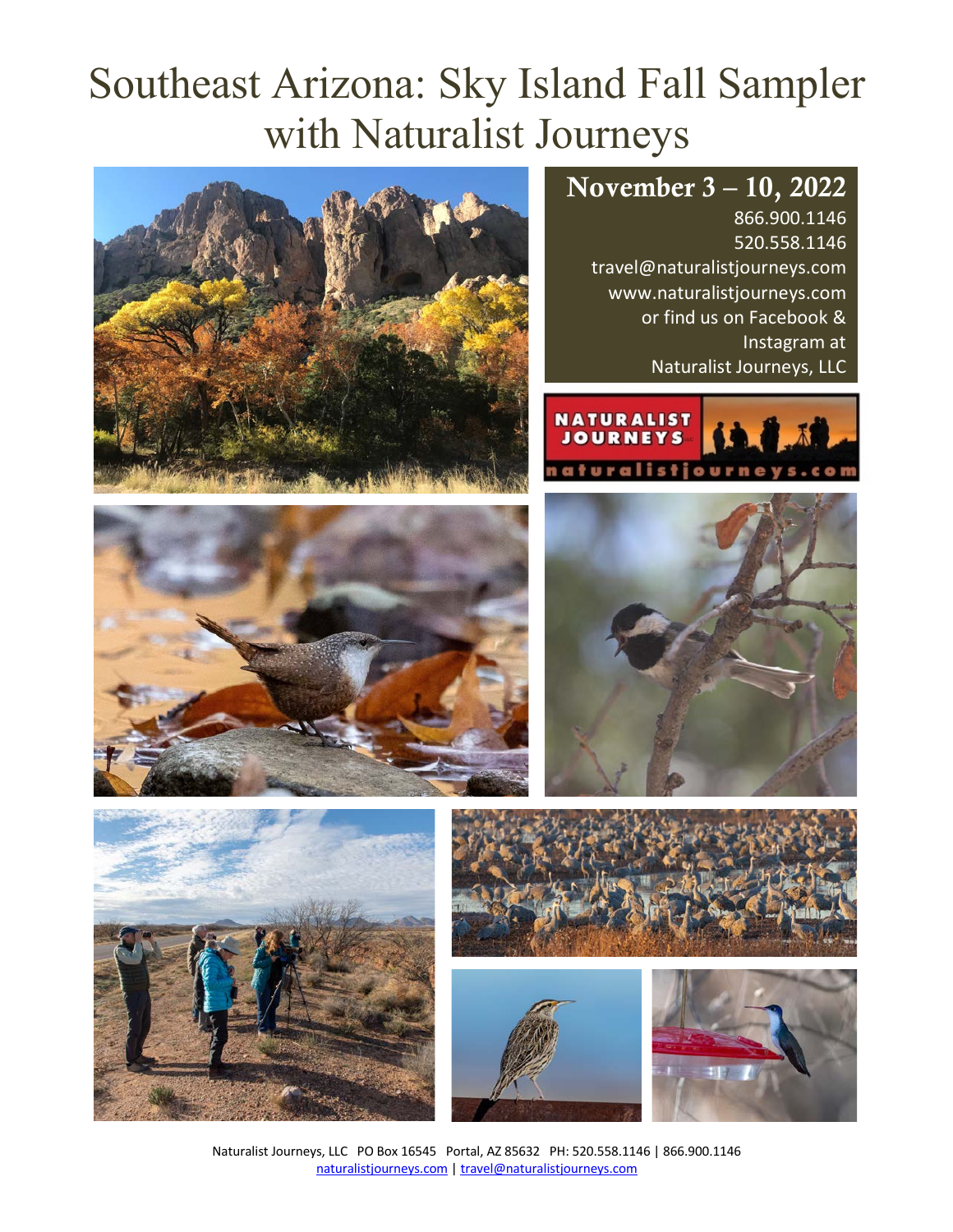Fall is a stunning time to visit Southeast Arizona's Sky Island mountain ranges, when fall color decorates the stunning Chiricahua and Huachuca Mountains' canyons. As other parts of the continent turn towards winter, November here boasts perfect warm days as maples turn red, cottonwoods an ash yellow, and sycamores shine burnt sienna. Nights are crisp and dark skies have star views.

Southeast Arizona is home terrain for Naturalist Journeys and we're excited to share our favorite places. This year we've invited Hugh Simmons, an accomplished photographer specializing in landscapes, to join us. We plan to set the pace of this one to let you work on photo composition, or simply to marvel at beauty. Hugh provides photo tips for those that want to improve their skills; you can then practice on fall color landscapes and especially at feeders—brilliant birds. We begin at a fun western-themed hotel in Sonoita to have a chance to be in some beautiful grasslands at sunset, and to visit the famous hummingbird feeders at Patagonia. We follow with two nights at the delightful Casa de San Pedro and end with four nights in Cave Creek Canyon at Portal, truly one of the most scenic canyons in the state. This is home turf for guide Peg Abbott and she's eager to share her beloved terrain. Throughout our travels, we enjoy delicious, catered meals and dining at our favorite local restaurants.

This is not "normal" winter birding. Hummingbirds still linger at several popular feeder sites—sit awhile and let the birds come to you! Fruiting trees and shrubs attract thrashers, robins and sometimes, rarities, like the Eared Quetzal in the fall of 2020.

#### Tour Summary

8-Day / 7-Night Arizona Nature Tour \$2790, from Tucson Airport is Tucson International (TUS)

#### Tour Highlights

- $\checkmark$  Visit two famous birding lodges of Southeast Arizona.
- $\checkmark$  Find great fall birding at hotspots like the Paton Center for Hummingbirds, Ramsey and Ash Canyons, local feeders along the San Pedro River, and more
- $\checkmark$  Marvel at the spectacle of tens of thousands of overwintering Sandhill Cranes! Watch them fly-in to roost at sunset and also observe them feeding during the day
- $\checkmark$  Experience prime time for wintering raptors in the Sulphur Springs Valley.
- $\checkmark$  Let an expert teach you ID skills for abounding sparrows; last year a small pond had three species of longspurs!
- $\checkmark$  Spend time in the tiny village of Portal, a birding mecca and home to Naturalist Journeys
- $\checkmark$  Immerse yourself in color and improve your photo skills at Cave Creek Canyon
- $\checkmark$  Find winter hummingbirds, Vermilion Flycatcher and several species of quail.
- $\checkmark$  Explore Bisbee, a colorful, historic mining town; enjoy lunch and the chance to shop or check out the Smithsonian-affiliated museum
- $\checkmark$  Find camaraderie at catered meals and dining at our favorite local restaurants (save room for homemade pie at the Casa)

Wintering Sandhill Cranes number in the tens of thousands; we watch them fly-in at sunset to Whitewater Draw. Sparrows and allies winter in profusion, many from the Great Plains region. Southwestern mammals such as Coati, Javelina, and even Ring-tailed Cat can be found. Raptors abound: Red-tailed Hawk of varied color phases, Ferruginous Hawk, Prairie Falcon, Peregrine, Merlin, and more.

# Day-to-Day Itinerary

# Thurs., Nov. 3 Arrival in Tucson | Sonoita

Welcome to sunshine and saguaros as you land in Tucson, Arizona, where we can pick you up at the airport or a nearby airport hotel. We then head east, leaving the city behind. Shapes of multiple sky islands immediately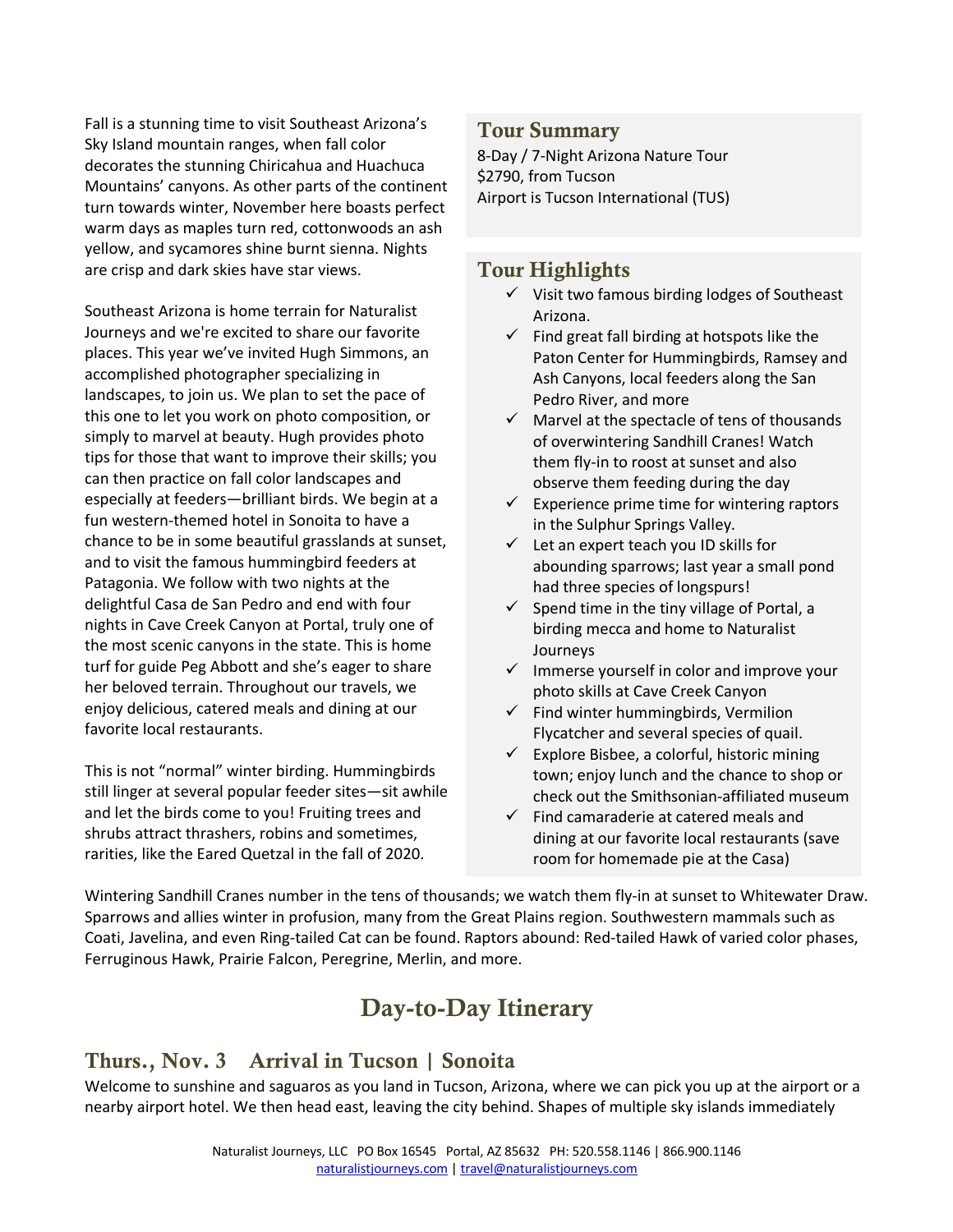appear—we are surrounded by a series of small but fascinating mountain ranges. We have a beautiful drive through rolling foothills that look more like California wine country than anything imagined for Arizona, with sky island mountain ranges on the horizon. Our first stop is a treat, easy birding at the famous Paton Center for Hummingbirds in Patagonia. We should find Broad-billed and Anna's Hummingbirds in good number, and with luck the rarer Violet-crowned.

We then check into our nearby lodgings at Sonoita, just 12 miles up the road. Sonoita is surrounded by grasslands and our goal is to be in a lovely spot for sunset, one where we might also see Pronghorn or some of the wintering sparrows. Tonight's dinner is at a fun local restaurant. *Accommodations at Sonoita (B,L,D)*

# Fri., Nov. 4 Ramsey Canyon | Ash Canyon and Other Local Feeders

In the morning we explore a few areas of the grasslands in search of sparrows, before heading on to Ramsey Canyon, a place of great fall color and always a birding favorite. Just an hour's drive, this major drainage of the Huachucas sits directly in view of Miller Peak, highest in the range. Set your pace to hike on up the trail or go at a birder's pace after some time at the hummingbird feeders. We have lunch with birds, bringing a delightful picnic to one of our field sites.

In the afternoon, we check into our wonderful lodgings at the Casa de San Pedro.— a beautiful B&B on the west bank of the San Pedro River. The Casa de San Pedro is a nationally acclaimed inn, described as "90 miles from Tucson and inches from heaven." Guests have labeled it the most upscale bed and breakfast in Southeast Arizona. We find it the ideal location for our group, with meeting space, incredible hospitality, active bird feeders, a pond, and the San Pedro River right outside our door. From the Casa we can explore cottonwoods that fringe the river, perhaps flaunting a little fall color, as well as surrounding grasslands and tall peaks of the nearby Huachuca Mountains, a mecca for hummingbird enthusiasts. You soon find out why so many guests return here again and again.

Those that wish can stay at this little paradise and relax, or visit local feeder sites, where hummingbirds linger through the winter. Often, we find Arizona Woodpecker, Woodhouse's Scrub Jay, possibly Wild Turkey and a host of resident species. If booked early, there may be a chance for you to spend time in a photo blind at one of the feeder sites—ask us for details and a booking (additional cost). Dinner tonight is catered at the Inn *Accommodations at the Casa de San Pedro (B,L,D)* 

# Sat., Nov. 5

# Whitewater Draw | Sulphur Springs Valley & Sandhill Cranes | Bisbee

This morning, after a scrumptious Casa de San Pedro breakfast, those that enjoy birding can head out to Whitewater Draw Wildlife Area. Many of the wintering Sandhill Cranes have arrived (numbering some 35,000 birds in the Sulphur Springs Valley at the peak of winter!), and we look for them in ponds and in farm fields where they feed on corn. Depending on water levels, Whitewater may be one of the only local sites hosting shorebirds and with luck we see the area's resident Great-Horned Owl. The entire valley is a major wintering ground for raptors and some of the northern species, like Ferruginous Hawk, can be found.

Mid-day, those that wish can take a break and explore Bisbee. Our keen photographers may prefer to stay at Whitewater where photo subjects are plentiful. We will have done some scouting for local raptors, and by 2:00 PM we meet back up to angle our way up to Willcox and the Twin Lakes ponds where ducks and cranes are plentiful.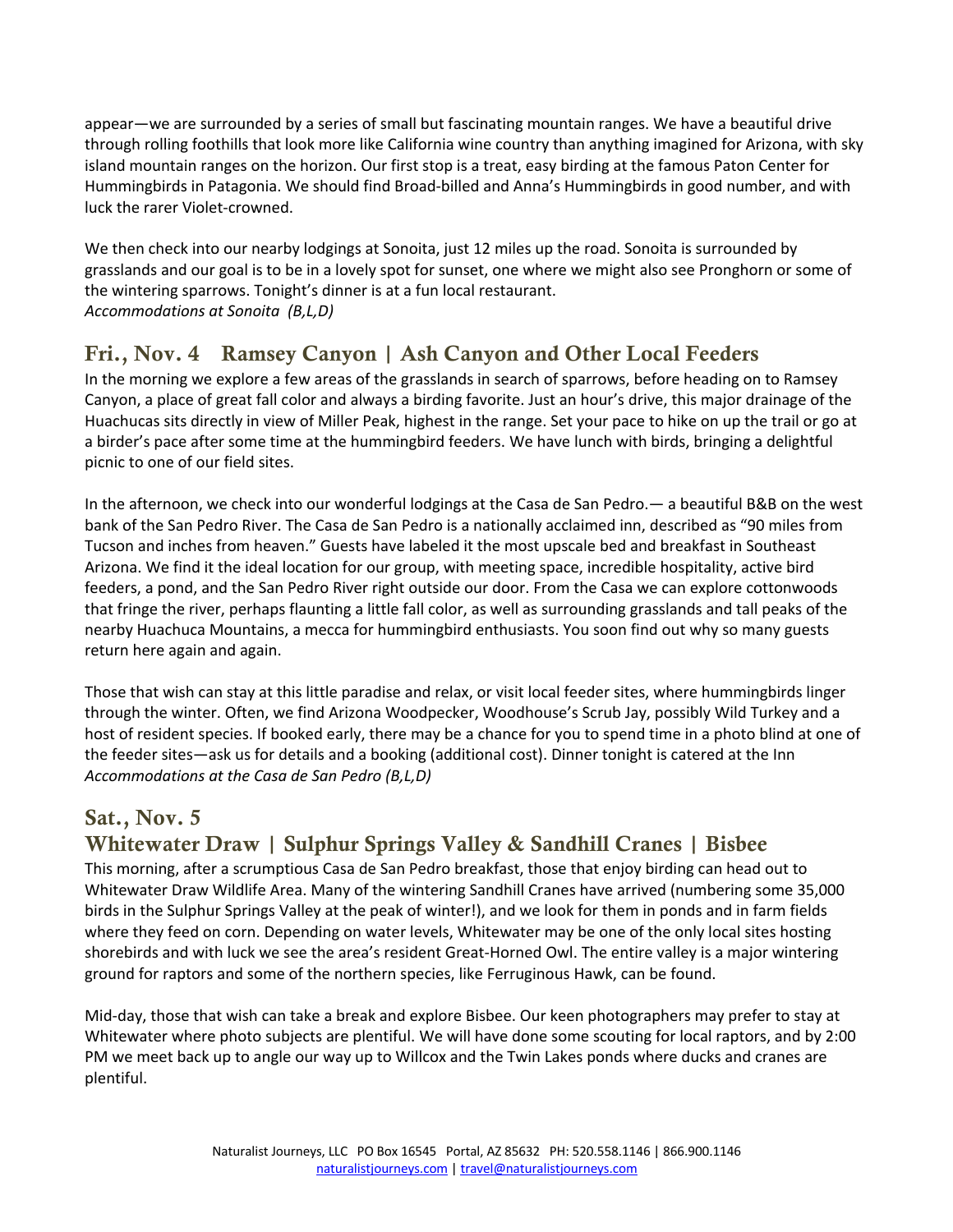We plan to watch the Sandhill Cranes come in to roost; this "fly-in" is typically active from about 4 to 5:30 PM. We then return to the Inn for another catered meal. *Accommodations at the Casa de San Pedro, (B,L,D)* 

# Sun., Nov. 6 Chiricahua Mountains | Cave Creek Canyon

Savor a southwestern breakfast before we head over to the small village of Portal, population 300, where Cave Creek presents a magical realm of massive, colorful cliffs that rise over 1,000 feet. Its vegetation is rich and diverse—here yuccas mix with pine. Thick stands of maple decorate the stream, while shrubs turn colors of the rainbow. Hummingbirds linger, some for the winter, and we may find late-season flowers, raccoon-like Coatimundi, or a herd of curious Javelina.

Mid-morning, we take a scenic ramble up South Fork, one of the Chiricahuas' most spectacular canyons. You may want to linger along the creek reveling in the maples' fall colors while others may want to ascend the trail to reach outstanding vistas. There are pools of water that make great hideaways for photographers, a couple of hours spent at one should net images of Canyon Wren, Spotted Towhee, Red-naped Sapsucker, and more.

There are wonderful feeders right at our lodge, with natural perches to delight photographers and observers alike. Blue-throated Mountain Gem often overwinter here; it's fun to watch them chase off Pine Siskin—a mix of northern and southern species for sure. In the afternoon head down to the grasslands of Stateline Road in search of Bendire's and Crissal Thrasher, a variety of sparrows, Scaled Quail, and other species. Dinner is at a favorite local restaurant with a fine view of the Chiricahuas.

In the evening, those that wish can do a "star stop" en route back to Cave Creek Ranch where our casitas stand among the shadows cast by the imposing, colorful rhyolite cliffs. Portal is also known for its dark skies and fabulous night sky viewing.

*Accommodations at Cave Creek Ranch, Portal (B,L,D)* 

# Mon., Nov. 7 Chiricahua High Country | Chiricahua National Monument

Early this morning we offer an optional birding walk down the main street of Portal, a simple walk with stunning vistas, bird feeding stations, and a picturesque library and post office. Then, enjoy a hearty breakfast at the Portal Café.

Today we discover a wonderland of rock at Chiricahua National Monument. We reach the high country by crossing the spine of the range on a winding road with spectacular views amid patches of fir, spruce, and Ponderosa Pine. This is the realm of the Mexican Chickadee, Yellow-eyed Junco, and other bird specialties. Listen for raucous Steller's Jay and look for the small resident Coue's Whitetail Deer.

On the other side of the mountain, we enter the Monument's rugged terrain, where the Apache leaders Cochise and Geronimo took their last stand until the late 1800s, when cattle ranching became a way of life. Today we gawk at huge pillars of rock in the realm of Rock and Canyon Wrens, a jagged rock landscape that was born of explosive volcanic activity. We have a picnic lunch near the visitor center, and then you can choose to do a loop walk through the wonderland of rock or to visit the historic Faraway Ranch and do some birding.

Watch the late-day feeding frenzy at our lodge's feeders as you return, freshen up, and then enjoy a catered meal at the ranch.

*Accommodations at Cave Creek Ranch, Portal (B,L,D)*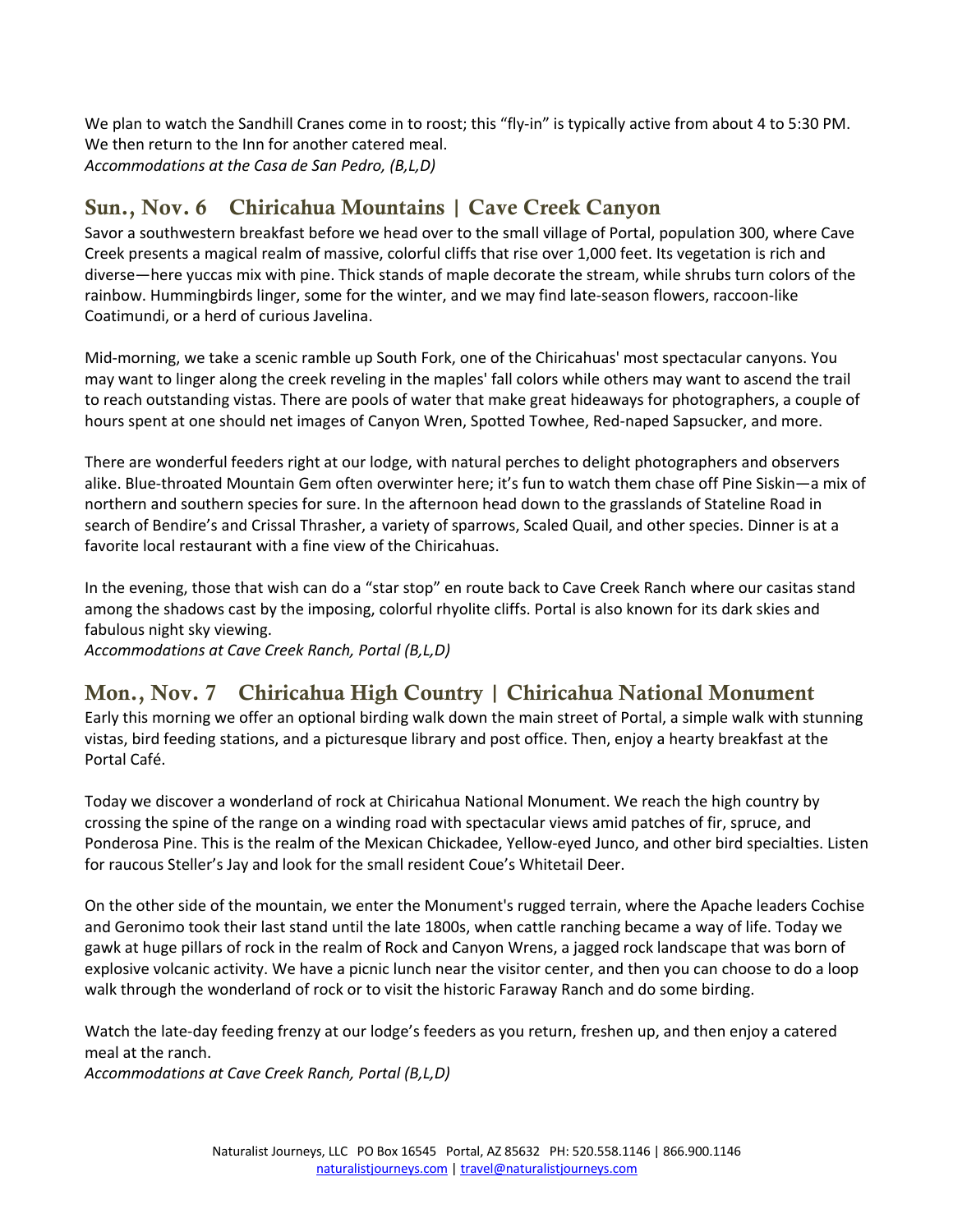# Tues., Nov. 8 Grasslands & Local Feeders | Chiricahua Desert Museum

This morning we explore the lower elevations near Rodeo, New Mexico, a wetland oasis and a grassland area that is usually very productive. Following local sightings from previous weeks, we plan our route. A dedicated following of local birders is always on the lookout for rare Crested Caracara, and a variety of sparrows and longspurs, as well as Horned Lark and up to three species of thrashers. This is a region of open vistas, fabulous for landscape photography.

Enjoy lunch in the Sky Island Grocery and Grill, with a fine view of the mountains, and Greater Roadrunner and Lark Bunting coming into the feeders. A local rancher invites us to his home to see birds at the feeders and with luck to hear some of his stories.

Finally, we enjoy time at the Chiricahua Desert Museum where live animals in natural habitats are displayed and make for some wonderful photo subjects. And, for the history buffs in our group, a fantastic exhibit on Geronimo and the Chiricahua Apache. We enjoy dinner at the Portal Café as we return home. *Accommodations at Cave Creek Ranch, Portal (B,L,D)* 

### Wed., Nov. 9 Fall Color in the Canyons | Paradise

Enjoy another chance to immerse yourself in the color of fall on a walk up the canyon while birding with Peg, or positioned with Hugh as you try to frame up memorable images. There are any number of trails and scenic campgrounds that let us wander with ease.

We make a loop drive today, on the prowl for Mexican Chickadee, Apache Fox Squirrel, and other species. We visit the smaller village of Paradise, once a thriving mining community, to learn a bit of history and visit the feeders of a local hummingbird expert who has participated in banding and monitoring projects for many years. She often has Juniper Titmouse and several hummingbirds coming in to feeders even at this late date in the year.

Tonight, enjoy a catered dinner with time to celebrate highlights of the great week we've had. *Accommodations at Cave Creek Ranch, Portal (B,L,D)* 

#### Thurs., Nov. 10 Departures from Tucson

After a final delicious breakfast, we head to the airport, with plans to arrive by 11:00 AM for flights out after 12:30 PM. *(B)*

# Tour Details

#### Plan Ahead!

Protect yourself with Allianz Travel Insurance. Their website will show a grid of tour cost and your age category for you to make selections. As of January 2017, Naturalist Journeys pays 100% of your flight carbon offset.

#### Cost of the Journey

Cost is **\$2790 DBL / \$3290 SGL** from Tucson, AZ, and includes accommodations for seven nights, meals as specified in the itinerary (B=breakfast, L=lunch and D=dinner), professional guide services, park and program entrance fees and miscellaneous program expenses.